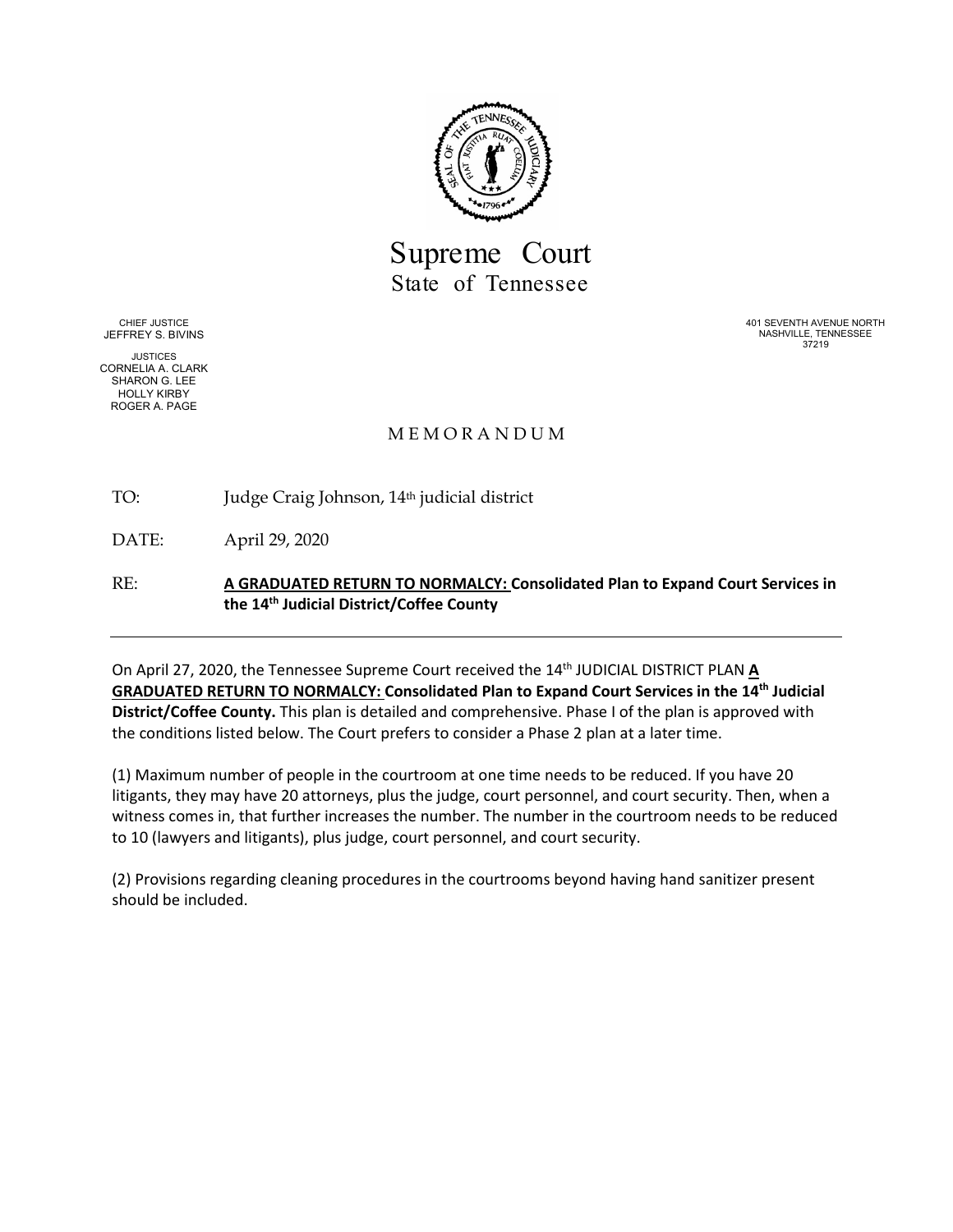# **A GRADUATED RETURN TO NORMALCY**

# **Consolidated Plan to Expand Court Services in the 14th Judicial District/Coffee County**

**References:**

**1. COVID-19 CDC Guidelines, Opening up America Again, April 2020**

**2. Tennessee Executive Orders 17, 21, 22, 23, and 27, Governor Bill Lee**

**3. Supreme Court of Tennessee Orders dated; March 13, 2020, March 25, 2020, and April 24, 2020**

#### **Preamble**

**Unfortunately, the threat of COVID-19 will be with us for the foreseeable future, therefore, it is necessary for us to provide clear guidance and an evidence-based framework to expand court services. Under the terms of this plan, the Courts of 14th Judicial District will remain open, consistent with the Judicial Branch's obligation to mitigate the risks associated with the current pandemic.**

### **Plan**

If Coffee County continues to experience an acceptably stable or sustained declining trend in the growth of COVID-19, and adequate testing county wide is available with local hospital capacity existing to deal with both the current case load and any potential surge; then Phase One to expand Criminal and Civil Court services within the 14th Judicial District is projected to begin on May 11, 2020 (this plan is subject to the approval of the Chief Justice of the Supreme Court of Tennessee). Any contradictions between this plan and the latest Supreme Court order will be resolved in favor of the Supreme Court order.

It is the responsibility of the Presiding Judge, or her designee, to ensure that the appropriate benchmarks discussed in the above paragraph have been met. Only then should Courts begin to expand their services.

Expansion of Court services will begin under the following guidance:

# **Phase One**

The following general guidelines are in effect for Phase One: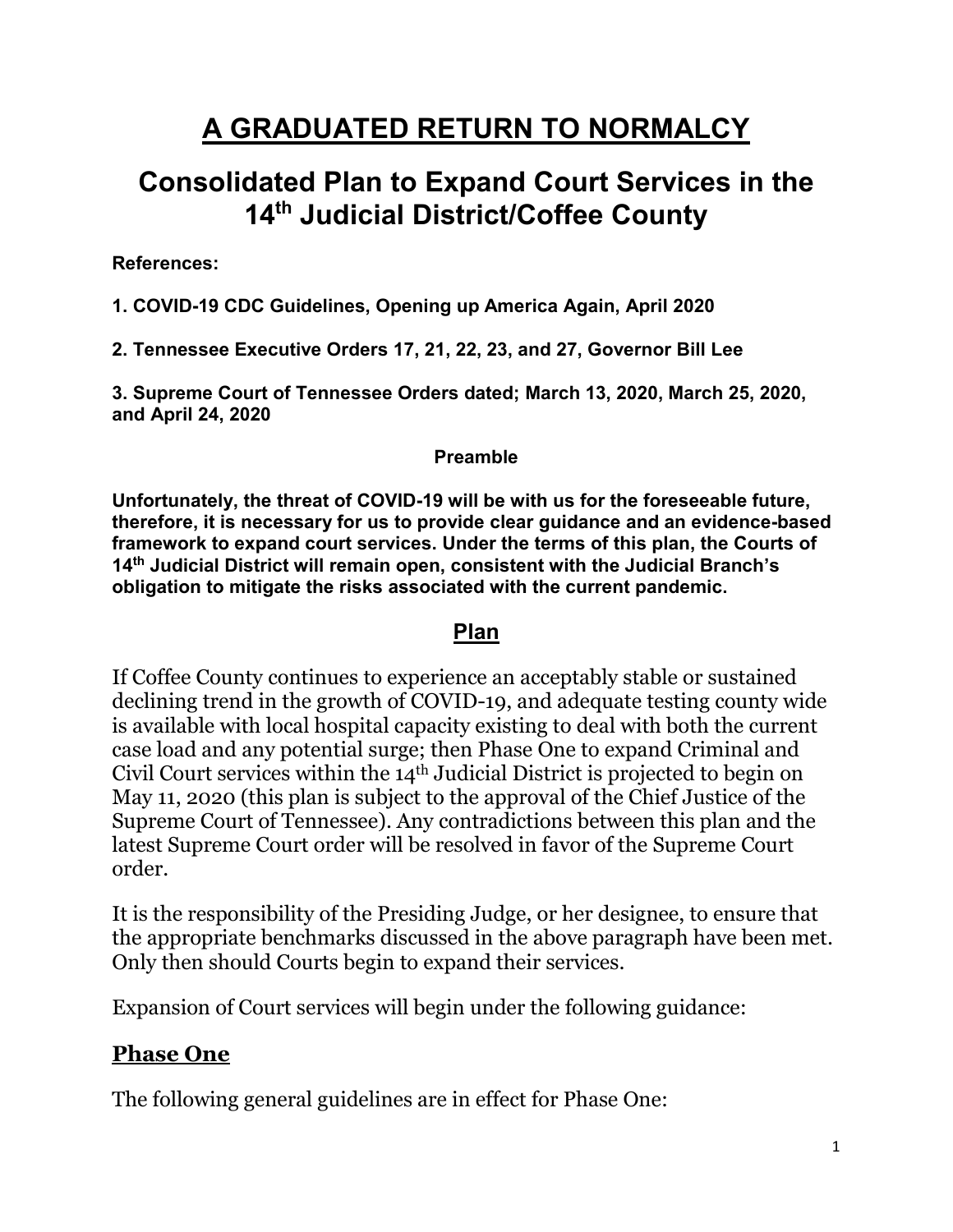- Pursuant to the Supreme Court mandate, the suspension of jury trials shall remain in effect through at least Friday, July 3, 2020. Any exceptions must be based on extraordinary circumstances and approved by the Chief Justice of the Tennessee Supreme Court.
- Pursuant to Supreme Court recommendations, all Courts should continue to conduct as much business as possible by means other than in-person court proceedings. Courts are encouraged to continue and even increase the use of telephone, teleconferencing, email, video conferencing or other means that do not involve in-person contact.
- Pursuant to Supreme Court mandate, no judge, clerk, or other court official shall take any action to effectuate an eviction, ejectment, or other displacement from a residence during the effective dates of the current Supreme Court order based upon the failure to make a rent, loan, or other similar payment absent extraordinary circumstances as determined by a judge in a court of competent jurisdiction. Nothing in this order affects the obligations, terms, or conditions for payment under existing contracts. The same concern may not exist if a delinquent tax property or blighted property is unoccupied. Under those circumstances, a court may allow those matters to proceed at the court's discretion.
- In a first move toward normalcy, Courtrooms can be utilized for dockets and in-person hearings with physical distancing maintained and a maximum gallery size of 20 litigants. Benches are marked where seating is appropriate. Only attorneys and court personnel allowed in front of the bar while utilizing physical distancing. Wearing of cloth masks by staff and the public are encouraged. Court Officers are charged with ensuring compliance.
- Court officers and other staff shall ensure only litigants (check the docket) and attorneys are allowed past the security screens in the front lobby. Witnesses are only allowed by exception and when called, utilizing witness holding rooms when necessary.
- Sheriff's staff shall screen daily all staff and public that enter into the Justice Center with temperature and symptom checks. Employees and the public with temperatures of 100.4 degrees Fahrenheit should leave the premises immediately.
- Court Officers shall post information about health precautions for attorneys, litigants, and staff (such as maintaining an appropriate physical distance). Hallway and stairwell doors shall remain open, 2 persons maximum in elevators (elderly and disabled only), hand sanitizer shall be utilized to the extent possible. All personnel advised to bring and wear appropriate mask over nose and mouth.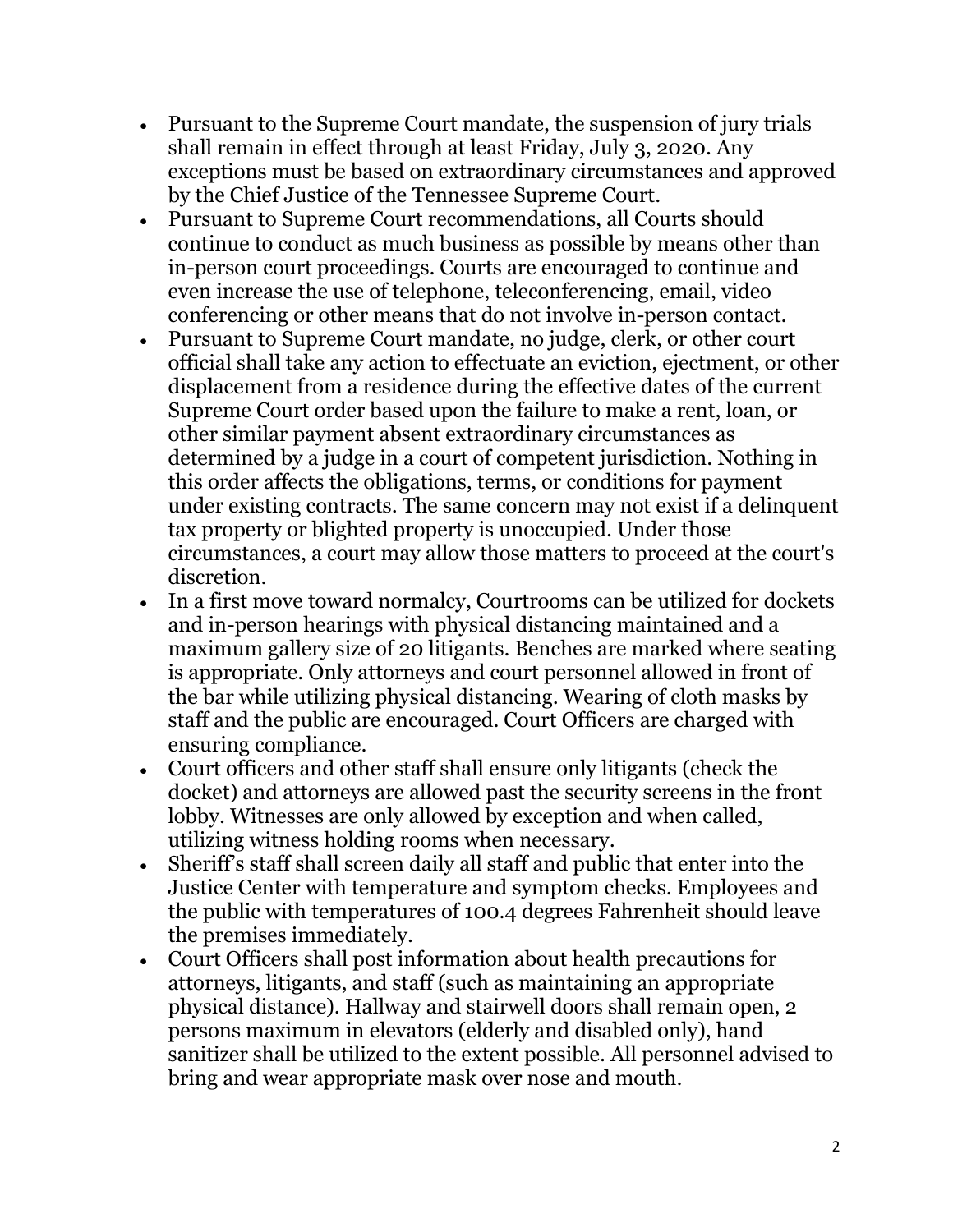• Attorneys should advise litigants with any symptoms of illness to be tested and to stay home until they receive test results.

## Justice Center

- Clerk's offices, probation and youth services and other offices in Justice Center shall continue to provide services through alternative means when feasible. Phone, electronic, and digital filing and payment systems utilized. Limited "in person" contact with the public by exception. If required, the office shall make arrangements through the front security desk.
- Clerk's offices will be at full staff and will provide manning of a front lobby "help desk" to facilitate litigant traffic, filings, and payment of fines and costs. Sheriff's office to provide desk and Plexiglas shield.
- Advise employees with any symptoms of illness to be tested and to stay home until they receive test results. Create policies that make it possible for these employees to isolate, quarantine, and/or work from home if feasible.
- Physical distancing must be maintained in all work spaces and common areas where possible.
- Sheriff's office to mark line and social distancing requirements in front lobby. Front Desk is also charged with tracking number of people in Justice Center and keeping that number at an acceptable level.

# Circuit/Chancery/Probate Court

- A limited Grand Jury, with appropriate social distancing measures, will be conducted in May with the normal arraignment date.
- Pleas, arraignments, and other business for incarcerated defendants will continue to be accomplished by video means. Criminal dockets in Circuit will be limited to announcements, settlements and/or pleas. There shall be no cases set for "discussion only" unless approved by assigned judge. Attorneys are instructed to work/negotiate their cases outside of court time. Evidentiary motions and hearings will be set specially by the judge assigned if time sensitive.
- Cases set for status conference updates in Domestic or Probate Court will be handled by a written status report (form available on Chancery website)
- Uncontested divorces can now be approved via one affidavit signed by only one of the parties if all other appropriate agreements, orders, and/or plans are signed by both parties. It is intended that no attorney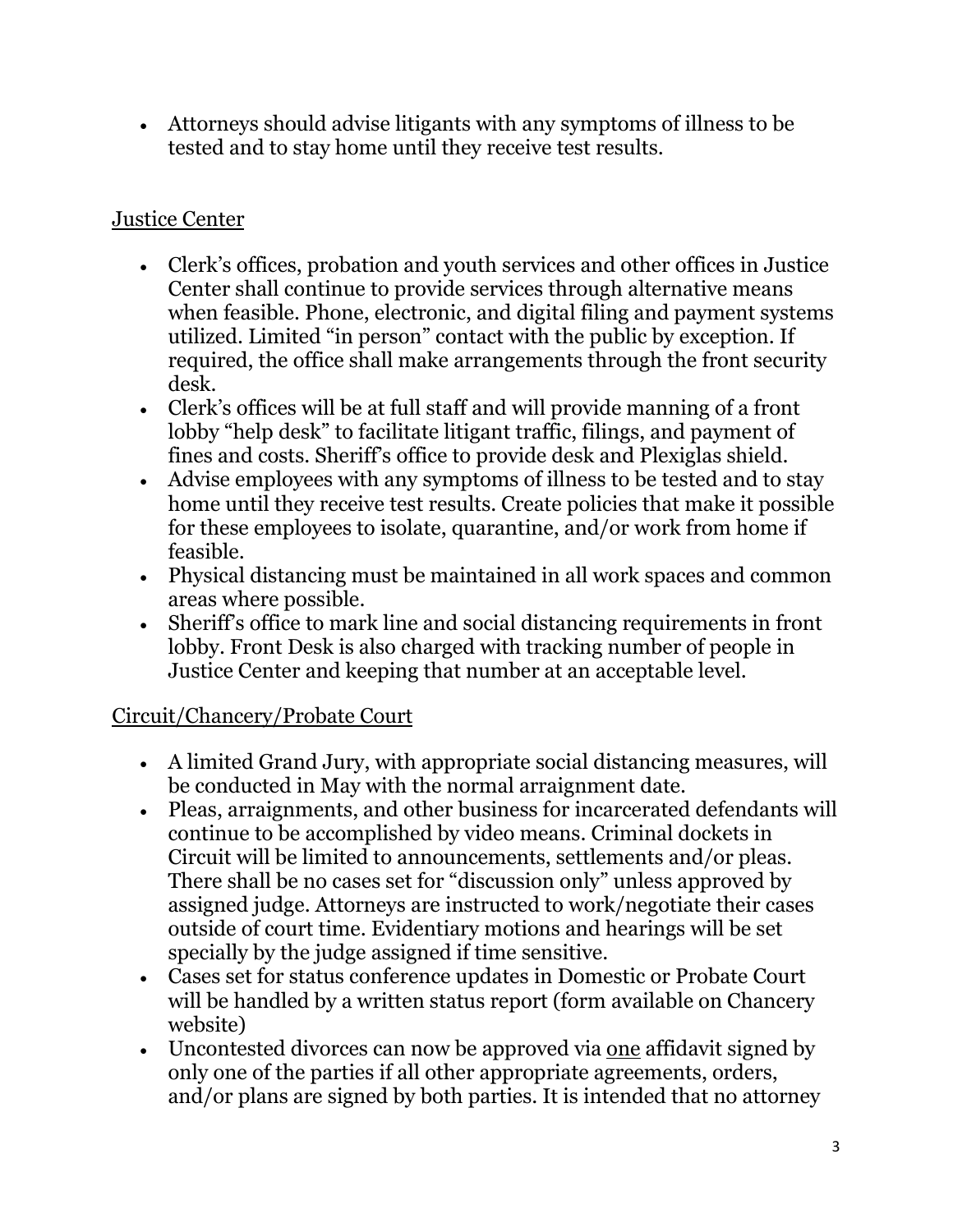assisted uncontested divorce shall be heard in open court, except in extraordinary circumstances upon approval of the judge. Evidentiary motions and hearings will be set at a separate time by the judge assigned if time sensitive.

- Domestic defaults will be handled by normal procedures at 9am in court with corroborating witness testimony via affidavit if feasible.
- Domestic Pro Se matters will be handled in open court at 9am.
- If a Civil Motion, Criminal Motion, or Domestic docket is too large to limit numbers in the courtroom on any certain day; be prepared for dockets to be divided up by time slots. Notice will be provided. Default settings will remain set at 9am. Pro Se matters will also remain set at 9am. Motions requiring evidence will only be set by permission of the judge at a separate time.
- "In person" probates will continue to be suspended. Probates will be opened by a sworn Oath of Representative. This can be done by mail or appointment to deliver the original will.

### General Sessions/Juvenile Court

- Orders of Protection will be heard daily. Hearings will be scheduled every thirty minutes beginning at 10:00.
- Pleas, arraignments, and other business for incarcerated defendants will continue to be accomplished by video means. Criminal dockets in General Sessions will be limited to announcements, settlements and/or pleas. There may be no time for discussion periods. Attorneys are instructed to work/negotiate their cases outside of court time.
- If a Criminal docket is too large to limit numbers in the courtroom on any certain day, be prepared for dockets to be divided up by time slots. Notice will be provided. In addition, on some Civil days when both Judges are available, the Judges may "split" the docket in an effort to hear cases as scheduled.
- Traffic tickets will be heard as scheduled by limiting the number of contested traffic hearings to adhere to the maximum number of litigants in the courtroom.
- In Juvenile Court dependent/neglect cases, litigants are encouraged to conduct video conferences prior to any court hearing dates in an effort to reach an agreement. When no agreement can be reached, video hearings are strongly encouraged and can be utilized until further notice.
- Juvenile Court unruly/delinquent cases will be limited to announcements, settlements and/or pleas. There may be no time for discussion periods.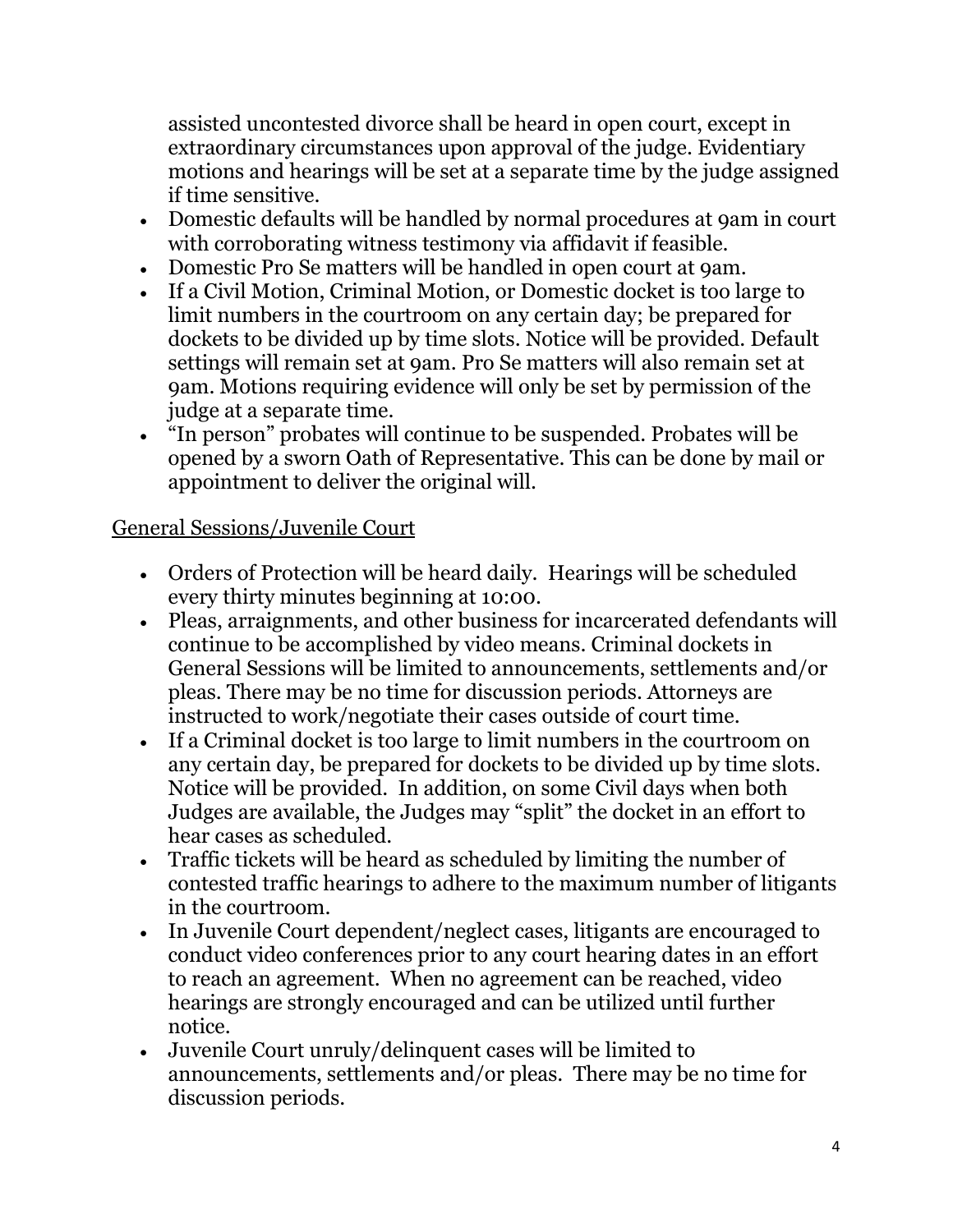## Municipal Courts/Tullahoma and Manchester

- Participants in Court will maintain physical distancing of at least 6 feet at all times while in City Hall and the courtroom. This should be implemented by marks on the floor while waiting to go through metal detector into the courtroom. In the courtroom this should be implemented by having seats marked.
- Depending on the number of chairs available at the 6ft spacing and average number of cases on the docket, a staggered docket in 30 minutes increments may be required. The Clerk and Chief of Police shall determine if that is necessary and if so, the method in which participants will be notified. If necessary each officer shall be assigned one of the 30 minute docket times for their citations and that time be noted on the citation.
- If during the check-in through the metal detector or at any time during Court, it comes to attention of a city staff member, that a person may be have symptoms consistent with COVID-19, they will be required to leave and their case reset. Hand Sanitizer shall be made available at all access points and the courtroom deputy and officers assisting with the metal detector and check-in shall wear approved mask. All others encouraged to use masks.
- Consider reducing or imposing public service in a greater number of cases, or deferring payment of fines and costs.

# **Phase Two:**

If, after a minimum of 20 days in Phase One, the trend of new cases continues to decline, and/or the Supreme Court restrictions are relaxed, the District may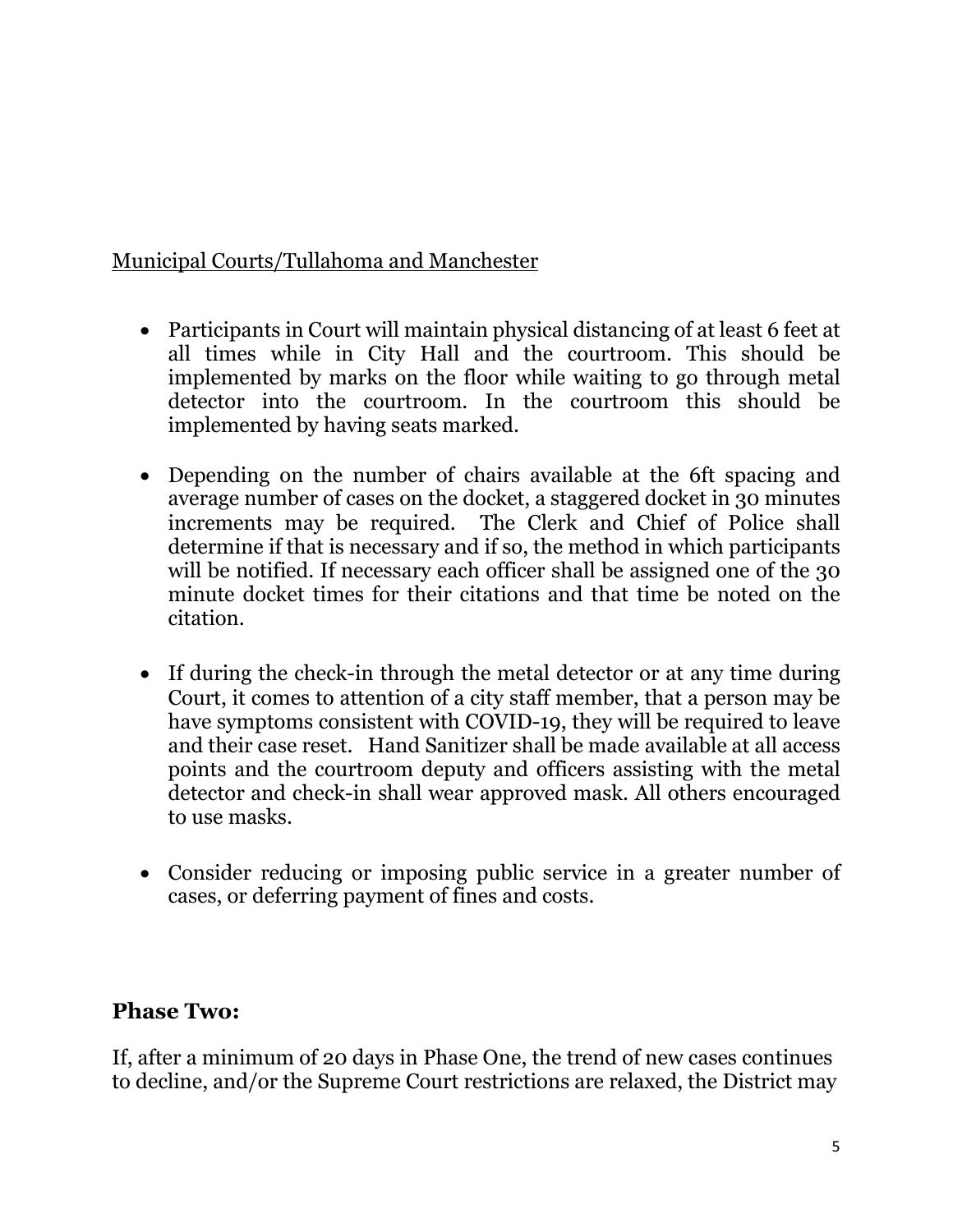proceed to Phase Two (by public announcement) with the concurrence of the Chief Justice.

The following general guidelines will be in effect for Phase Two as modified, Phase One guidelines still in effect if not modified:

• In a second move toward normalcy, Courtrooms can be utilized for dockets and in-person hearings with physical distancing maintained and a maximum gallery size of  $30$  litigants. Benches are marked where seating is appropriate. Only attorneys and court personnel allowed in front of the bar while utilizing physical distancing. Wearing of cloth masks by staff and the public are encouraged. Court Officers are charged with ensuring compliance.

# Justice Center

• Clerk's offices, probation and youth services and other offices in Justice Center shall be accessible to the public to provide services, although alternative means are still available and encouraged. Clerks shall modify office arrangements to allow for protective distancing and the use of other protective measures.

# Circuit/Chancery/Probate Court

- Grand Jury returns to normal, with appropriate social distancing measures, and will be conducted in June with the normal arraignment date.
- "In person" probates now allowed, although alternative means are still encouraged.

# General Sessions/Juvenile Court

• Courtrooms can be utilized for dockets and in-person hearings with physical distancing maintained and a maximum gallery size of 30 litigants at a time. Benches are marked where seating is appropriate. Only attorneys and court personnel allowed in front of the bar while utilizing physical distancing. Wearing of cloth masks by staff and the public are encouraged. Court Officers are charged with ensuring compliance.

# Municipal Courts/Tullahoma and Manchester